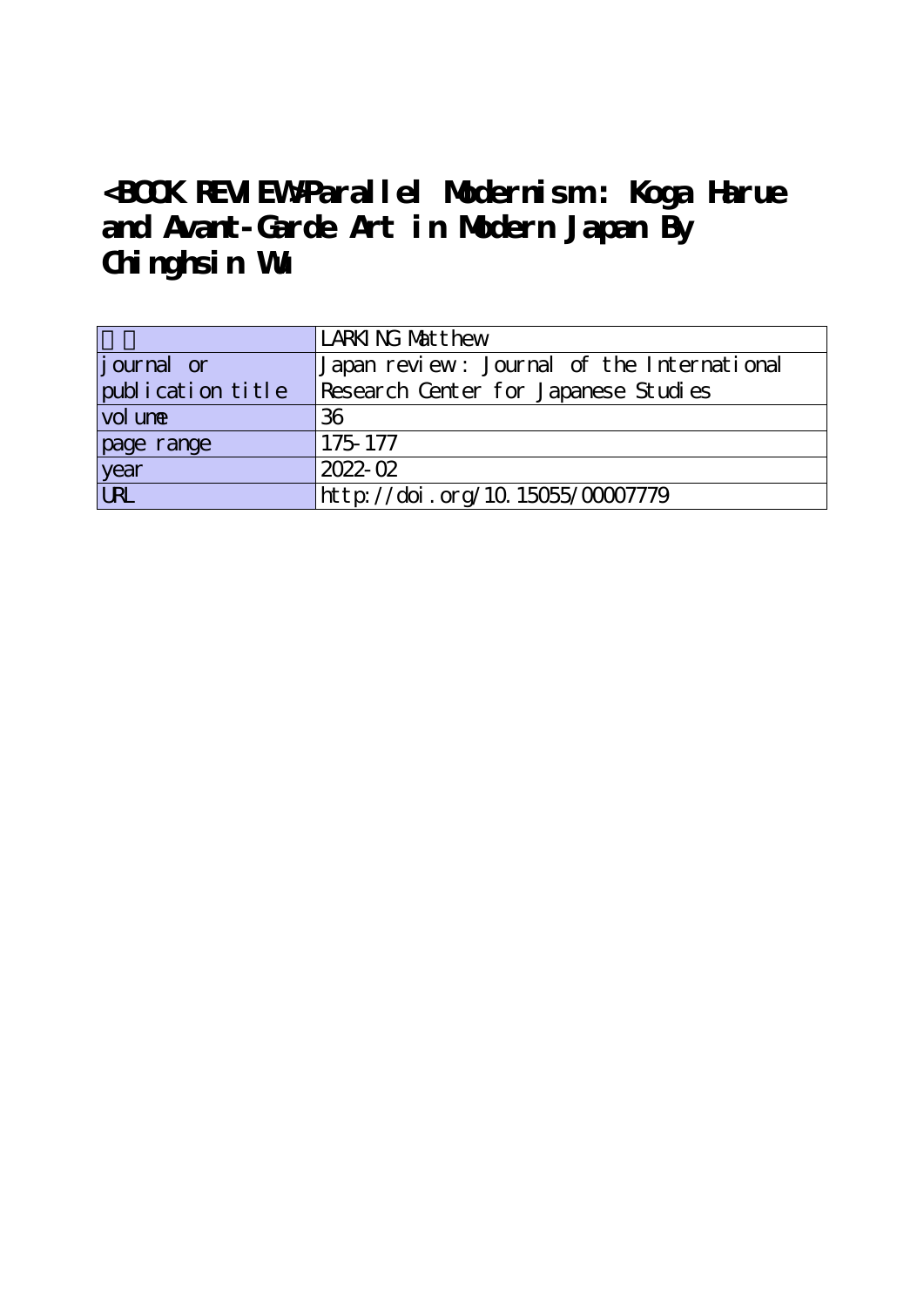## **Book Review**

*Parallel Modernism: Koga Harue and Avant-Garde Art in Modern Japan* **By Chinghsin Wu**

University of California Press, 2019

ix + 236 pages.

**Reviewed by Matthew LARKING** 



The critical year was 1929. The work of three painters, Koga Harue, Tōgō Seiji, and Abe Kongō, were exhibited in the Bunten secessionist forum, the Nikakai (The Second Society). These painters' seemingly surprising convergence of the uncanny in pictorial themes and artistic methods inaugurated Japan's visual Surrealism. The European allegiance, apparently spelled out in the title of one of Tōgō's works, *Surrealist Stroll* (1929), was then buoyed by the authority of Fukuzawa Ichirō who had been abroad when he submitted thirty-seven works from Paris to the Dokuritsu-ten (Association of Independent Artists Exhibition) in January 1931. These four, Koga, Tōgō, Abe, and Fukuzawa were Japan's early cardinal Surrealist points in oil painting (*yōga*), though their disagreements—including over who among them were actually Surrealists—leant a splintered character to Japanese Surrealism from the outset. Wu's *Parallel Modernism* privileges Koga for his sometimes ambivalent and personalized relations to European infuence, and so her study is essentially a biographical and artistic monograph, bracketed by an introduction and epilogue of broader concerns.

In drawing scholarly attention to, and rehabilitating the careers of, a small number of Japan's modern Western-style painters, many of whom are overlooked outside of Japan, Wu joins the company of a number of mostly America-based scholars: Bert Winther-Tamaki, Gennifer Weisenfeld, Ming Tiampo, Alicia Volk, Justin Jesty, and Michael Lucken (France). The significance of this apparent surge in recent times, and Wu's addition to it, cannot be underestimated in a field which has long seemed intellectually complacent regarding Japanese modernism in general, and the dilemmas presented by Western influence on modern Japanese arts in particular.

Wu's narrative takes the reader through romanticized modern artist tropes, the last of which was Koga's untimely death. Growing up in a small town in Fukuoka Prefecture—his later-year contemporaries called him a "country bumpkin" (p. 207, n. 24)—Koga was at least partly a self-taught artist, befriended and instructed by another self-taught local Westernstyle painter of small repute, Matsuda Teishō. Koga dreamed of moving beyond mediocrity, and Fukuoka. As an outsider in Tokyo, he joined passé institutions, the Taiheiyō Gakai Kenkyūsho (Pacifc Art Society Institute) in 1912, then the Nihon Suisai Gakai Kenkyūsho (Japanese Watercolor Society Institute) in 1913. His formative infuences, like those of many of Japan's early oil painters, were eclectic, and forward- and backward-looking: Buddhist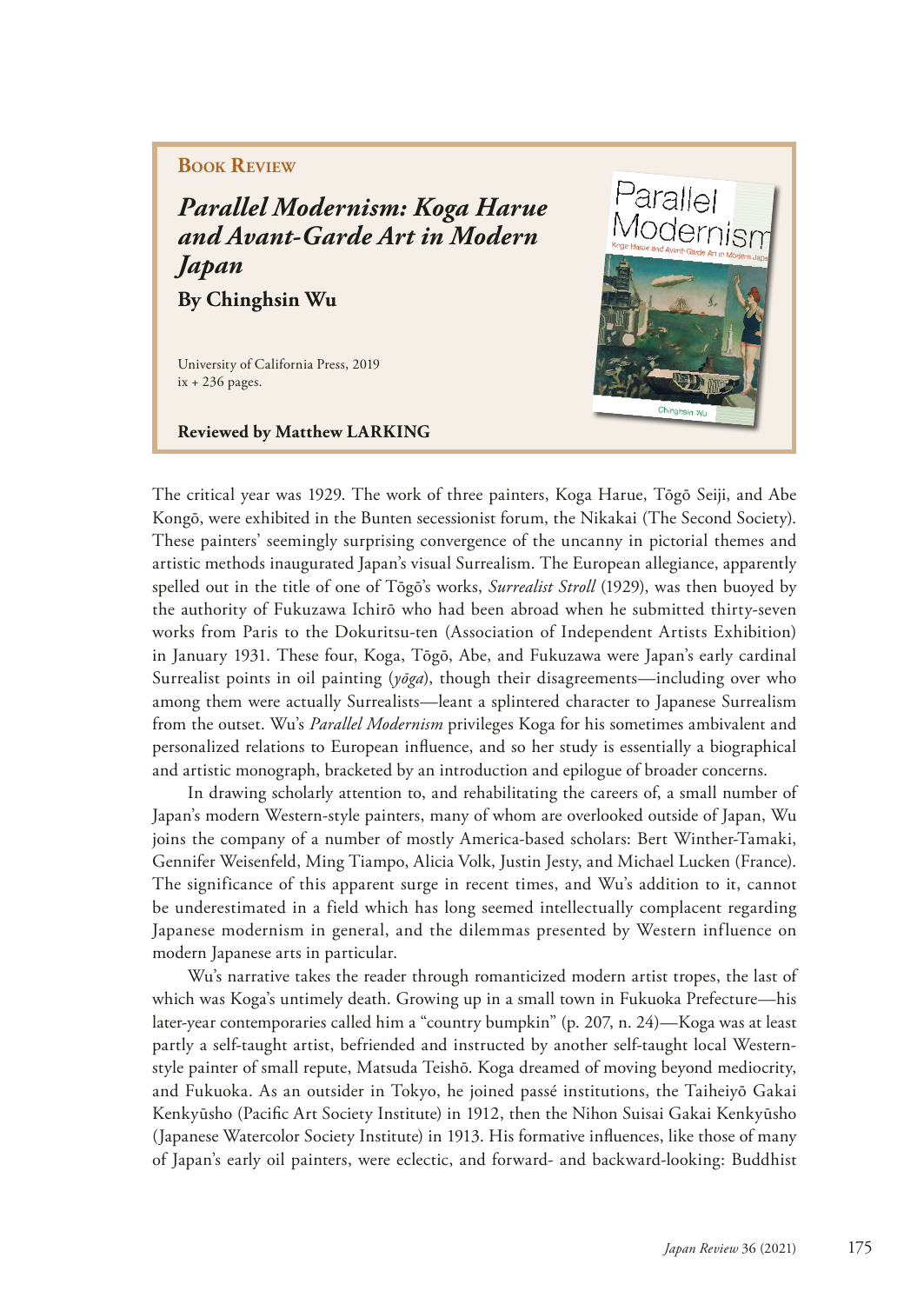iconography; the romanticisms of Aoki Shigeru and Takehisa Yumeji; El Greco's Mannerist compositions; a Croatian sculptor, Ivan Meštrović, who was influential among 1920s Japanese architects of the Bunriha Kenchikukai (Secession-school Architectural Society); and Paul Klee. Koga struggled for recognition until two of his paintings were accepted for the Nikakai in 1922. His quest for artistic freedom was bolstered by the momentum he drew from his Cubist period (1922–1925), then from Expressionism (1925–1929).

Koga's publicly and critically lingering achievements were in Surrealism, which he adopted, localized, and developed piecemeal and personally from 1929, at a time when earlier and contemporary overseas examples remained scarce in Japan, and when local understandings of Surrealism were especially fragmented.1 Japanese Surrealism embodied little of André Breton's incendiary sketch in the Second Surrealist Manifesto (1930):

The simplest Surrealist act consists of dashing down into the street, pistol in hand, and firing blindly, as fast as you can pull the trigger, into the crowd.<sup>2</sup>

In contrast to the more ludic and lunatic moments in European Surrealism, Wu argues for the existence of a tempered scientific and technology-induced optimism in Japanese Surrealism. It was, however, only ever partly thus. This comment applies equally to Koga, the subject of Wu's study. Koga's fascination with the modern metropolis and mass culture, and the spectacles of industrial and societal innovation and change, also owes something to an earlier Baudelairean celebration of modern life, while his technology and machine thematic suggests an Italian Futurist inheritance. Koga's future-oriented robot-themed paintings are proximate to pulp science-fction illustration.

Wu's especial address within Koga's oeuvre is to his collage paintings. The Surrealist collaging of popular culture and reproduced imagery as a form of visual automatism had begun with Max Ernst from around 1919, but Koga's approach was to clip and compose imagery culled from Tokyo's mass-culture publications before working them up into oil paintings. A crucially interesting feature of Koga's late-career work was that he often created poem-paintings to accompany his visual images. These painting "postscripts" arose in the period 1924–1931 (p. 203, n. 73). Wu's analyses of these visual/verbal pairings are among the best moments in her book, though it is unfortunate that she sometimes relegates signifcant information to her footnotes.

The book's framing generates a sense of unease. Wu states in her introduction, "Drawing inspiration from the concept of the quantum entanglement of parallel universes, found in the many-worlds interpretation of quantum physics, this book proposes a view of modernism in Japan as coexisting in close parallel with other modernisms around the world ..." However, for the most part she does not discuss "parallel modernism" (p. 5), and, in fact, she seems aware of the concept's minimal purchase. Wu notes the following: "The phrase *parallel modernism* has occasionally appeared in the arguments or titles of articles discussing modern art in non-Western contexts, but the term itself has not yet been fully developed or defined" (p. 194, n. 8). More problematic is that even Japanese

<sup>1</sup> Ōtani 2003, pp. 20-21. Surrealist poetry and literature began to be introduced to Japan from 1925, and painting and the other arts from 1928, though more fully from 1930.

<sup>2</sup> Breton 1969, p. 125.